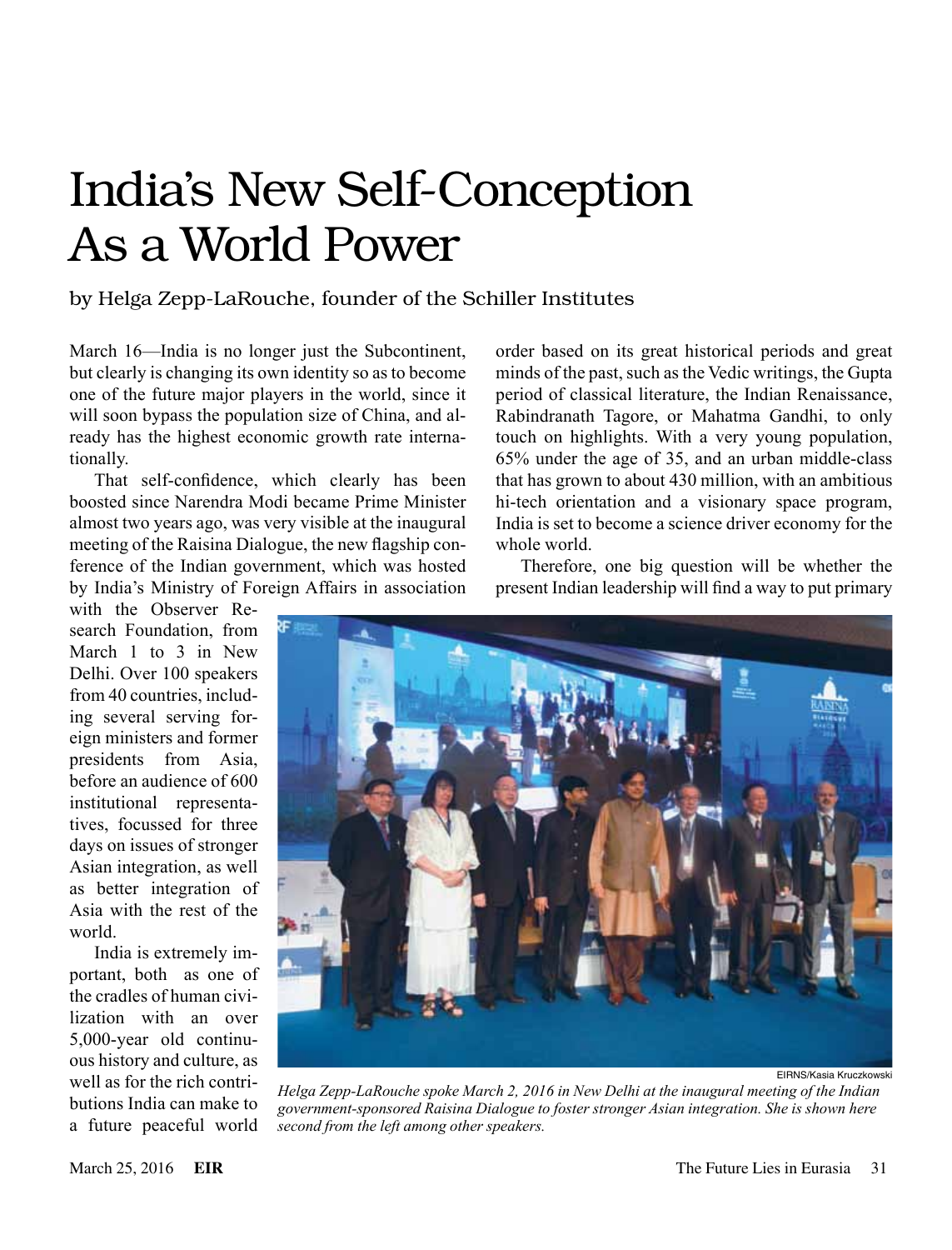emphasis on a new paradigm with the BRICS countries—which Modi has called the first alliance of countries whose importance is not defined by their present capacities, but by their future potential,— or whether the country will be bogged down in a narrower geopolitical view, which makes it susceptible to various hot-button issues, such as those of Pakistan, border conflicts, and religious tensions.



At the Raisina Dialogue both directions were present, conforming

*Indian Prime Minister Narendra Modi has called the organization the first alliance of countries whose importance is determined by their future potential. Here, Modi (center) handing over homes at a project site in the nation of Sri Lanka last March.*

to the present view of the Indian Establishment that there should be openness to all sides, as a balance between those who want India to be primarily part of the BRICS, and those who would rather work with the Anglo-American powers as a geopolitical counter to Russia and China.

## **Differing Voices**

India's Foreign Minister Sushma Swaraj emphasized the importance of connectivity, not only for India and the entire south Asian region, but also for all of the Asian continent, in her keynote address at the opening of the conference. She promised that India would win over "vested interests" to this perspective.

Earlier, the first speaker, Ms. Chandrika Bandaranaike Kumaratunga, former President of Sri Lanka, was emphatic in stressing the need to build trust and confidence among the countries of the region, and the need to establish a new paradigm in the policies of the governments whereby the new generations that were born after the Partition leave conflict behind, and look forward to the future development of the region.

She stressed that the conflict between India and Pakistan had hindered the development of the region badly, holding regional cooperation hostage for 70 years. She underlined the importance of India and China joining hands for regional development, which is now possible through China's "One Belt, One Road" policy. China's economic power should be seen as an opportunity, rather as a threat. Ms. Kumaratunga said that Sri Lanka could be a bridge for all south Asian nations, since it has good relations with all of them.

The former President of Afghanistan, Hamid Karzai, argued exactly in the same direction. He called India Afghanistan's best friend, but also said that his country's relationship with China is comprehensive, and that Kabul has an important role to play as a transit hub for regional economic integration. "Afghanistan wants the best possible relations between India and China,—there is a need for positive symmetry," Karzai stressed, and expressed hope that the China-Iran rail line would be extended to other countries.

Afghanistan wants to be a bridge between south Asia, central Asia, India, and China, he continued. "Afghanistan represents the shortest route between China and Iran, India and central Asia, and Russia and central Asia. Afghanistan fully supports India's policy on central Asia and China's "One Belt One Road" policy. Karzai praised the revival of the ancient silk road by China as the way to make all of south Asia prosperous.

But also relations with India's neighbors in the East and North are undergoing important transformations. Bangladeshi Foreign Minister Abul Hassan Mahmood Ali, said that the newly formed Bangladesh-Bhutan-India-Nepal (BBIN) sub-regional cooperative architecture will be a game-changer for the entire south Asian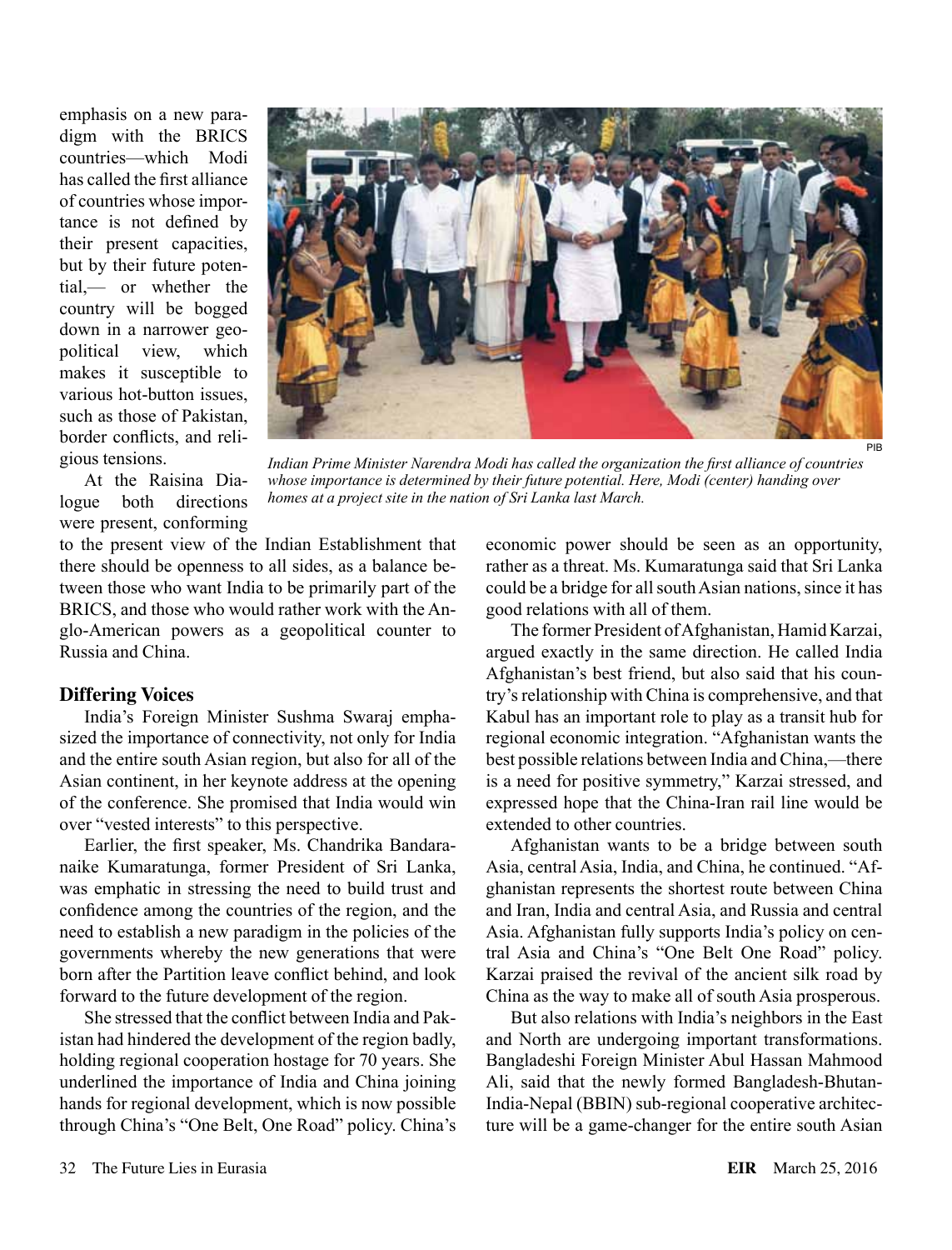region. He said that Bangladesh's vision was to become a middleincome country by 2021. "Water resources management and the blue economy provide tremendous opportunity for the growth of regional economy," and it is connectivity that will help the south Asian nations realize their dreams of prosperity.

The keynote speech by Seychelles founding President Sir James Mancham was also very well received. He emphasized that for the Republic of Seychelles, whose 110 islands cover a maritime space as large as the Federal Republic of Germany with a population of less than 100,000 people, the emphasis the Indian Government gives to the Indian Ocean is obviously of the greatest importance.

He recalled the importance of the Nonaligned Movement during the 1960s, when he first became

involved in politics, and throughout the Cold War period. During that period, India's foreign policy was based on the peaceful teachings of such men of wisdom as Rabindranath Tagore, Mahatma Gandhi, and Buddha.

He recalled that India, in its capacity as a leader of the Nonaligned Movement, opposed the effort by the United States to build up a U.S. naval base in Diego Garcia to replace the British, after the British had decided to pull out of "East of Suez." This was a timely reminder in light of the recent British announcement that they intended to renew their East of Suez ambitions.

At that earlier time, Sir James Mancham underlined, India and the Soviet Union had proclaimed the Indian Ocean a zone of peace, and condemned the arrival of the United States in Diego Garcia. He expressed his regret that today India is aligned with the United States to counterbalance the Chinese presence in the area. He also articulated his shock that, at a recent Berlin conference, a high NATO official admitted that the world defense budget is three or four times



Press Information Bureau of India

*Adm. Harry B. Harris, Commander, United States Pacific Command, introduced the opposing view, asserting that India will be the defining partner for America's pivot to Asia. He emphasized joint future military maneuvers involving India, Japan, Australia, and the United States. Here Indian and foreign naval ships in an exercise in the Bay of Bengal on Feb. 9, 2016.*

higher than what the world is spending on human resources development.

Military strength is too often accompanied by the conviction that "Might makes right." The ugly sight of the destroyed cities in Syria should make us mindful of the power of destruction, even without the use of nuclear weapons.

Notably, an opposing view was brought into the conference by another keynote speaker, Navy Adm. Harry B. Harris, the commander of the U.S. Pacific Command, who asserted that India will be the defining partner for America's rebalance to Asia, and that this will even be the "defining partnership for America in the Twenty-first Century." "Let's be ambitious together," Harris demanded, especially emphasizing past and future joint military maneuvers between India, Japan, Australia, and the United States. It was somewhat unclear who he meant,— or if he meant it ironically,— when he said that some countries "seek to bully" smaller nations through intimidation and coercion, and which countries he referred to as "building castles on sand."